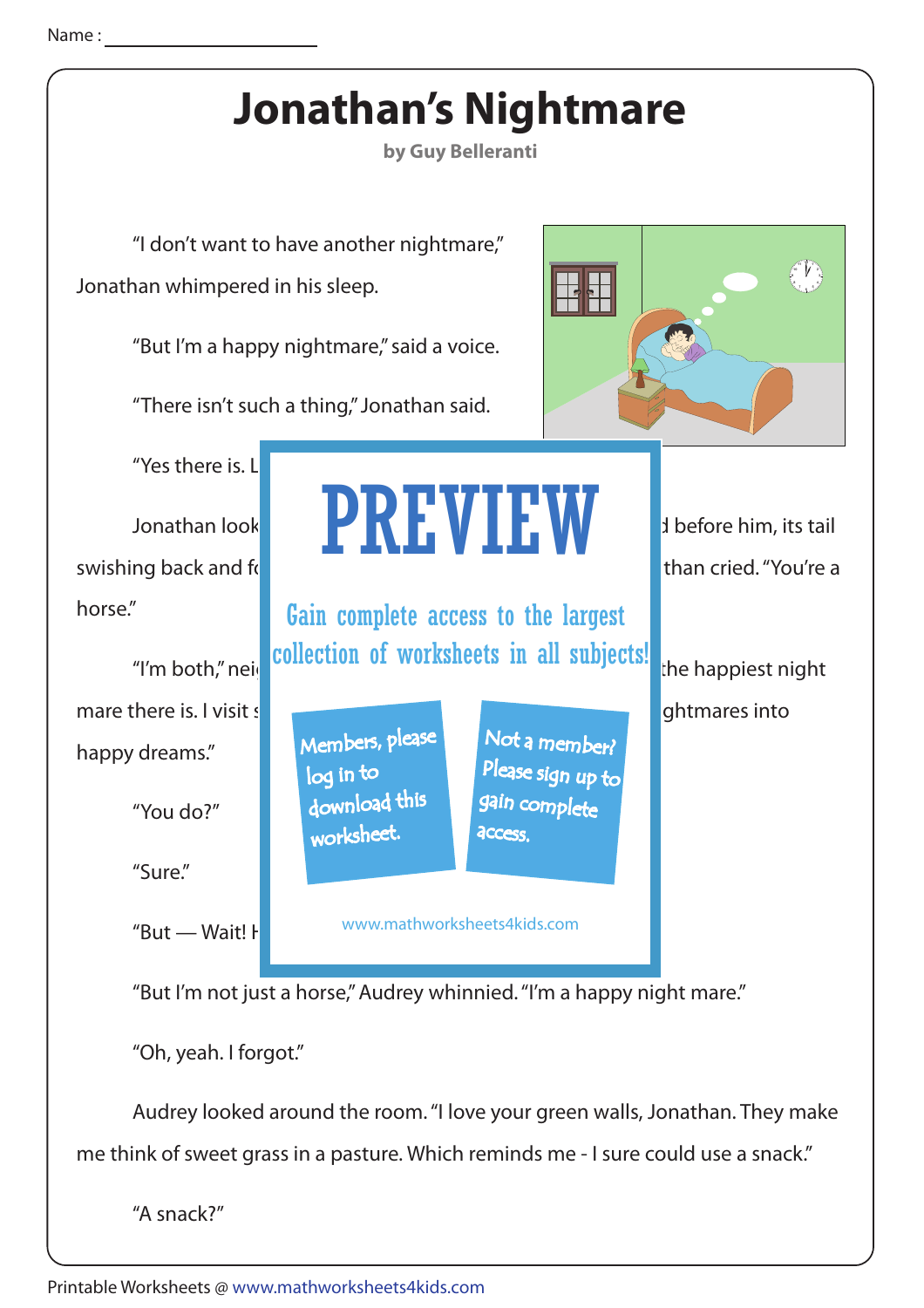

 Don't worry." Audrey winked. "This is a happy nightmare. There will be no mess, and you'll be hungry and well-rested in the morning."

 Jonathan smiled. He couldn't wait to wake up and tell Mom and Dad all about his happy nightmare.

- Originally published in the Kid's Reading Room section of the Los Angeles Times on May 29, 2005.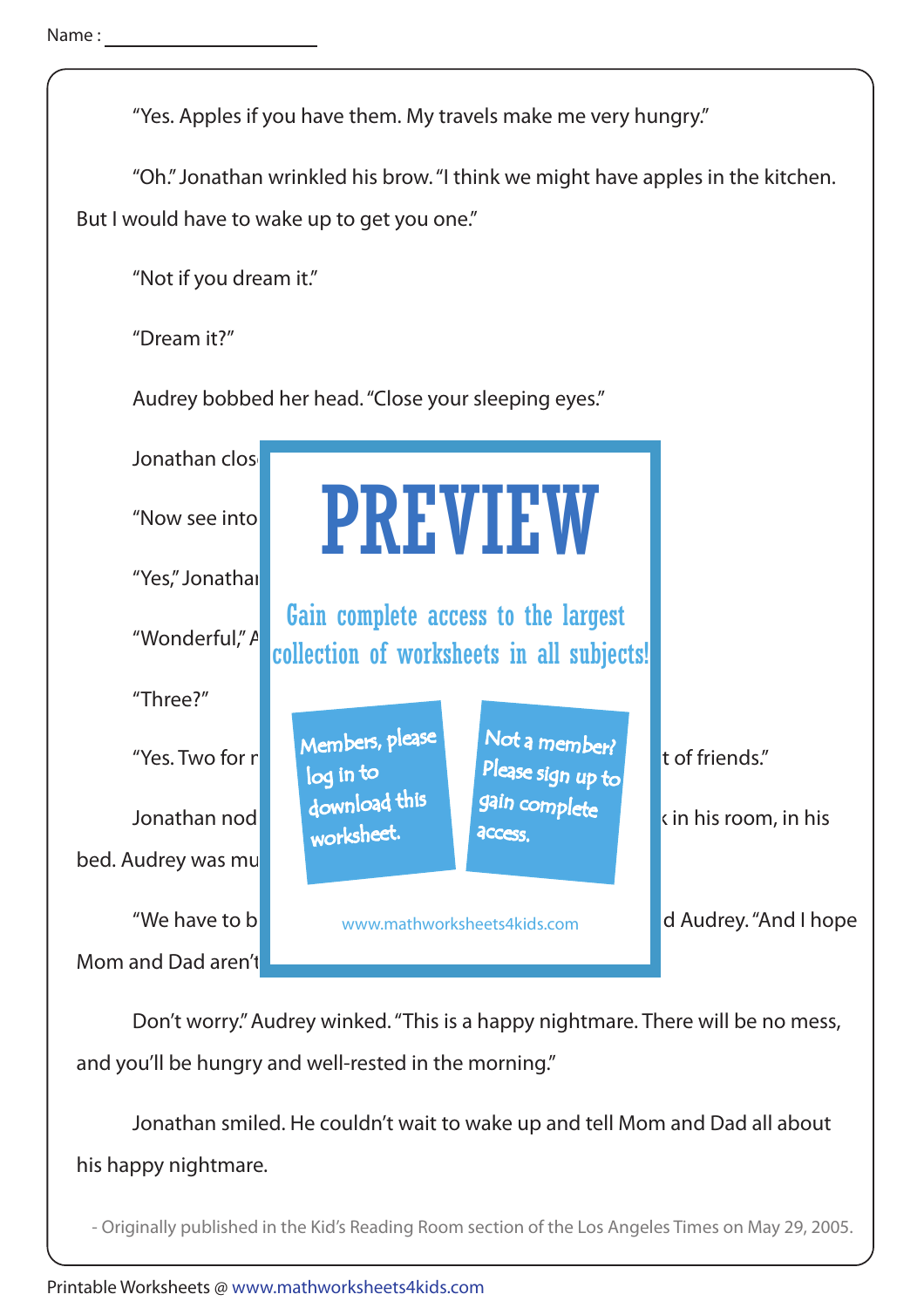